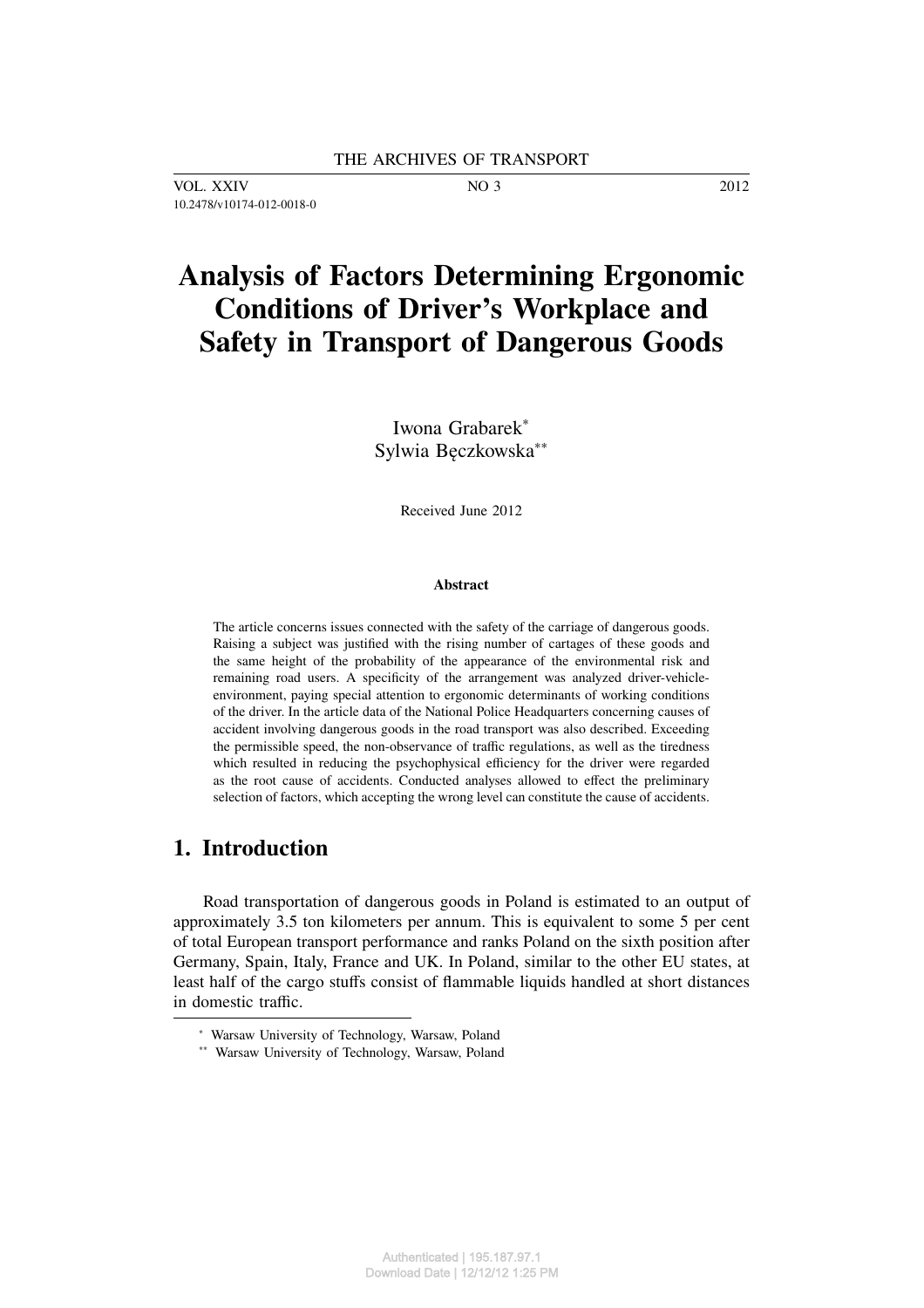Road transport is in Poland the most popular method of handling these materials which covers 81 per cent of general road transport performance and is particularly connected with urban agglomerations. However growing during recent years was popularity of the rail transport, its share in total carriage of dangerous goods would not exceed 18 per cent.

Hazards of the accidents occurring in transportation of dangerous goods are considered in Poland as a crucial problem for the public safety and environment protection. Consequently, the issues of suppression or at least reduction of the door to door transport hazards become extremely complicated and closely related to quality of ergonomic features of the tanker driver work position. One of the transportation safety components is provision of proper work conditions. Their configuration is relevant to several factors resulting from particular elements of the Driver-Vehicle-Environment System as well as from the work organization pattern. It is thus indispensable to have a method of ergonomic evaluation of the said system with due attention paid to: specific features of the driver workplace, reasons of the accidents and procedures applicable to dangerous goods transport operations. Such a method should provide for estimation of ergonomic quality of the workplace and for suggestion of improvements resulting in direct upgrade of the safety in handling this type of goods. The relevant problems are represented by the subject of this paper which is devoted to a review of the factors which determine the work ergonomic conditions and ensure safety in the road transportation of dangerous goods.

Specified here is a primary group of the quality appraisal aspects, which shall, in the second phase of this research work, be consequently submitted to the expert poll verification. Then, the obtained results shall make the base for the specifically designed procedure of evaluation of the DVE (Driver-Vehicle- Environment) System safe operation and of the relevant risk analysis with use of heuristic methods. The term – vehicle- relates to a truck for transportation of dangerous goods.

## **2. Specific Features of the DVE System**

(Driver-Vehicle-Environment)

The human operator specific type of work is where a man performs functions of indirect control of the process [3]. This kind of work is related to operators which are directly controlling the movements of self-propelled traveling machines such as: railway engine drivers, truck drivers, street car drivers et c. Interdisciplinary knowledge covering engineering and human body sciences are indispensable to build proper configuration of the DVE System in the aspects of ergonomics and safety. This should provide for true description of the relations developing between particular parts of the system and their performance in the control process.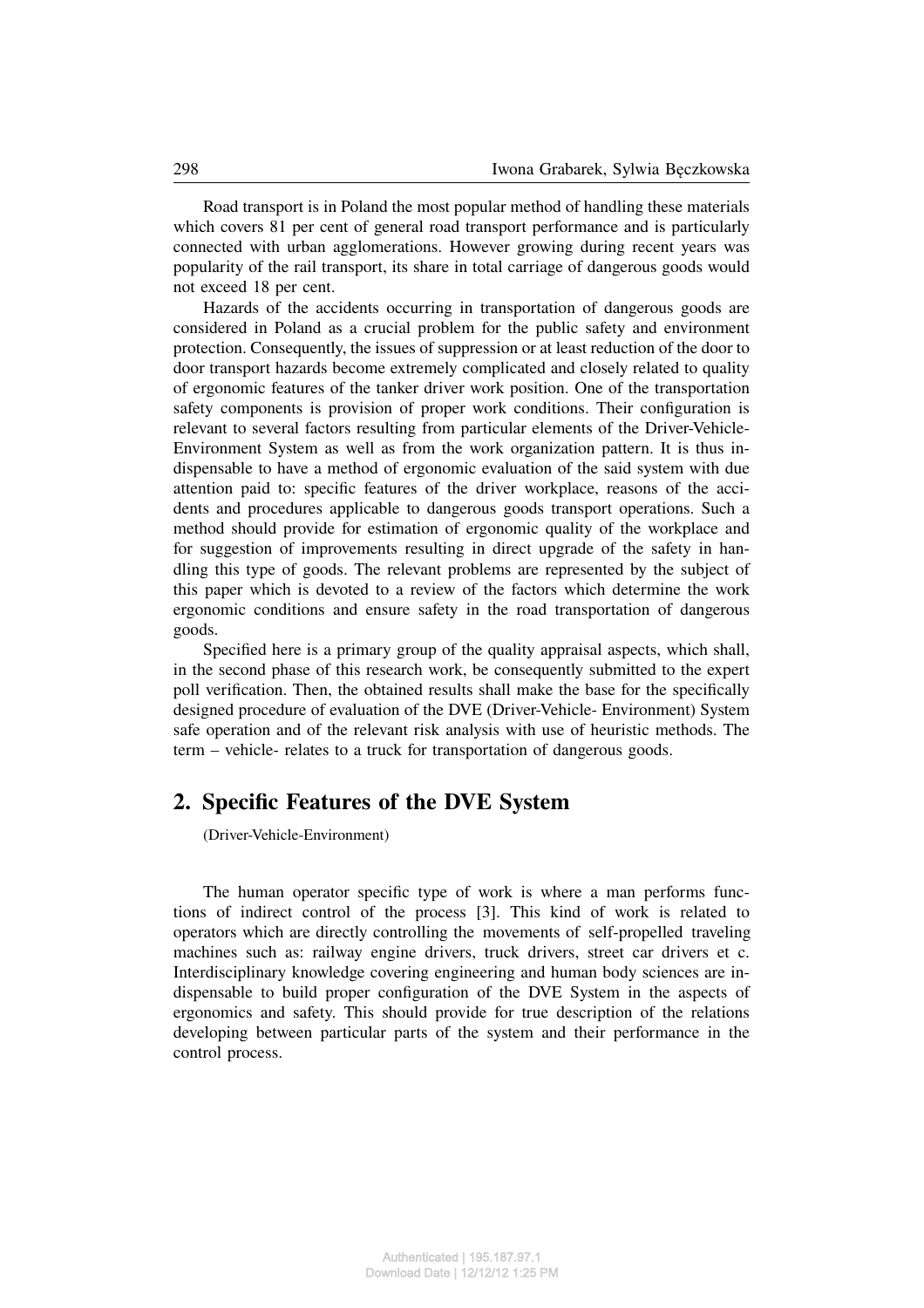## **2.1. Driver Sub-system**

Major task of operators of the above mentioned category is to monitor progress of the events and positions of the objects under control [3]. In the operator's performance there are always realized processes of orientation, decision making, and performing controlling activities. The former ones are connected with mental functions such as observation, attention, reception of stimuli. In association with these there are acting (either positively or negatively) emotional stimuli, motivations and tolerance to changes in the surroundings. Orientation process supplies the operator with information on the events occurring in the surroundings and how the system under his control performs. Another of the essential processes is decision making. It is directly connected with the function of thinking and memory. Sometimes it is referred to as the data processing function. An important role is played in the decision making process by the instant and the long-term or operating memory. The first one exhibits capacity to catch information however without ability to store it for longer period, while the latter involves the knowledge and experience of the operator. It is nature of the job currently performed by the operator that determines the applicable work requirements in the aspects of effective functioning of the vision and audition analyzers and motor activity. The operator is expected not only to accept the applicable warning signal, but also to properly interpret it, make adequate decision and carry out the required operation by intentional movement. Performance of the tasks connected with vehicle driving requires from the driver to have specific skills and predispositions. The occupational usefulness tests (or the negative selection tests) are to responsibility of special national institutions [1]. Suitably prepared standard methods are used in these selection tests. Final professional qualification decision is made with all the required documents, certificates, medical and psychological examination reports and the test stage work period comments taken into consideration. Psychological examinations are applicable first of all to the applicants for the functions related to safety of the traffic. It has been so far agreed, that a desirable personal profile of the dangerous goods transport vehicle driver should cover [4]:

- 1. Sensorimotor efficiency:
	- a) *critical*: visual acuity, color sensitivity, stereoscopic vision, nocturnal vision, smell, coordination of sight and movements, fast motor reflexes, perceptiveness, dexterity;
	- b) *desirable*: good hearing, good body balance, good sense of touch.
- 2. Talents
	- a) *critical*: attention, divisibility of mind, imagination and creative approach tendency, technical skills;
	- b) *desirable*: good memory, sound reasoning.
- 3. Personality
	- a) *critical*: endurance to prolonged efforts, self-observation, ability to work under condition of social seclusion, ability to work under monotonous conditions, courage, work accuracy;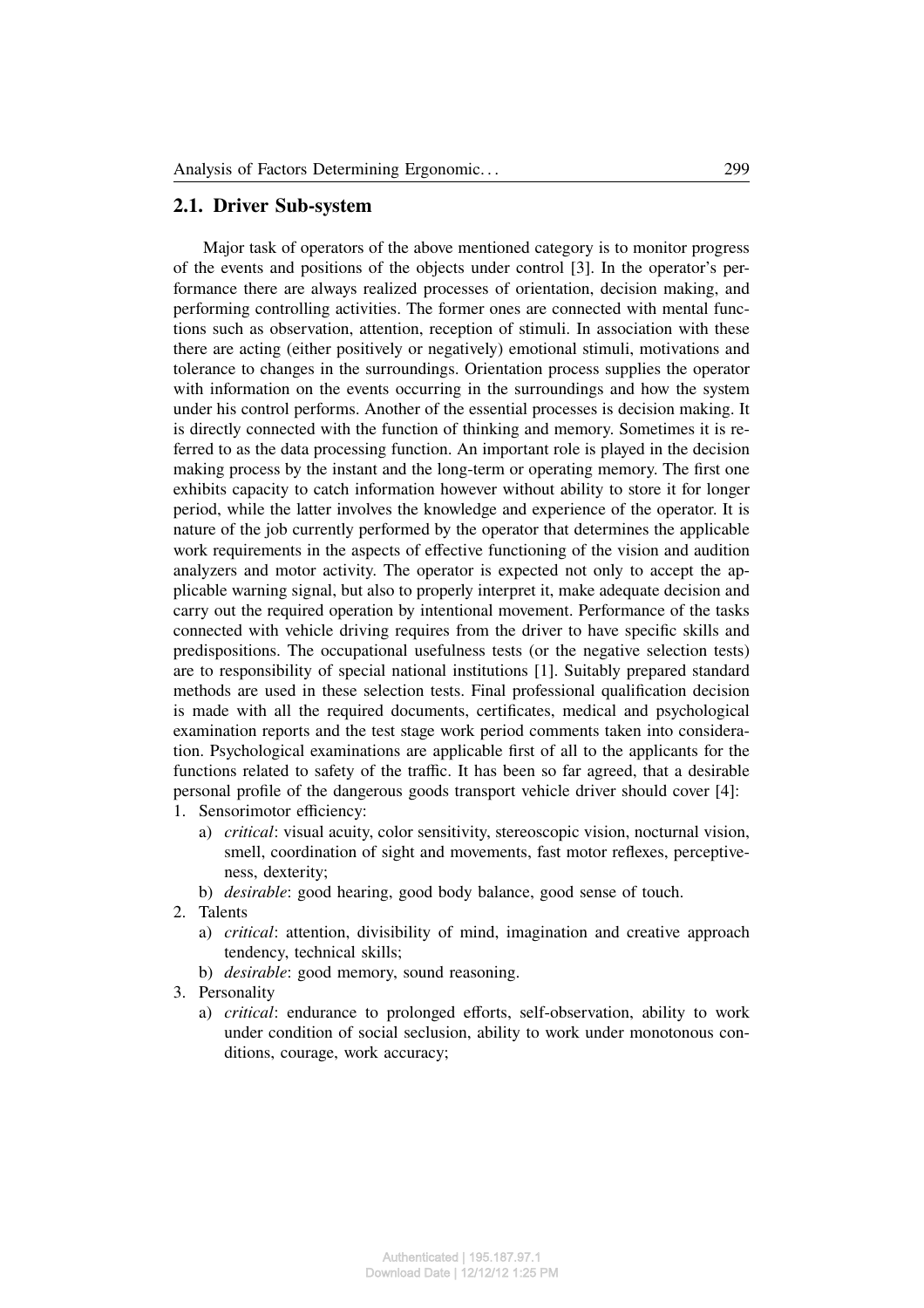b) *desirable*: emotional endurance, good ability to subordinate, willingness to undertake work under unpleasant environment conditions, courage, persistence, patience.

The monotonous work conditions are recognized as a particularly arduous psychical burden in the truck driver job process. Extensive monotony will reduce alert readiness, which might rise the safety risk level to the state of life hazard for the driver and other road users [5]. Also adverse in the aspect of alertness is driving a truck during night hours involving particular eye strain. Designers of modern cabs make efforts to continuously improve driver work conditions. Improving comfort of the driver work results in reduction of the physical effort required to drive a vehicle. However, it would not be possible to entirely secure the driver from the truck vibration and noise as it moves. The impact of these factors will increase with higher speeds and numbers of the other road users. Their action would then result in comparatively rapid increasing fatigue with longer physical reaction times, disturbances in memory process, lower concentration, decline in visual acuity. The fatigue sensation will also disturb efficiency of movements and deteriorate the feet and hands coordination function, with the field of vision growing narrow – all these adding to drowsiness and apathy.

Also undesirable for good alertness of the driver are: sitting work position, limited number of movements in work performance and high temperature in the cab. Moreover, the work during night hours would disturb the normal human day/night activity cycle.

Bringing the mental and physical effort outputs of the dangerous cargo transportation driver to a reasonable balance, which is critical for optimum configuration of the whole D-V-E System, becomes a priority task in the search of ergonomic issues providing for good comfort of work for various population groups of operators driving their trucks under different climatic conditions.

Contemplating over the above reflections would lead one way or another to a conclusion that there are basically no means by which the operator of a motor vehicle could be protected against temporary information overloads, or emotional stress or any unpredictable real circumstances. We can counteract such situations by adequate selection of the applicants in the aspect of their psychological and professional characteristics. However, even the most elaborate selection would not ensure a reliable performance of the operator unless the "engineering device" was suitably adjusted to human capacities.

#### **2.2. Vehicle Sub-system**

The cab, as a workplace of the driver, is a separated part of the truck body. It should offer convenient work environment in consideration of the long hours truck driving efforts, providing for optimum reduction of physical and mental fatigue. Thus, the cab should satisfy several requirements related to ergonomics [3] with respect to: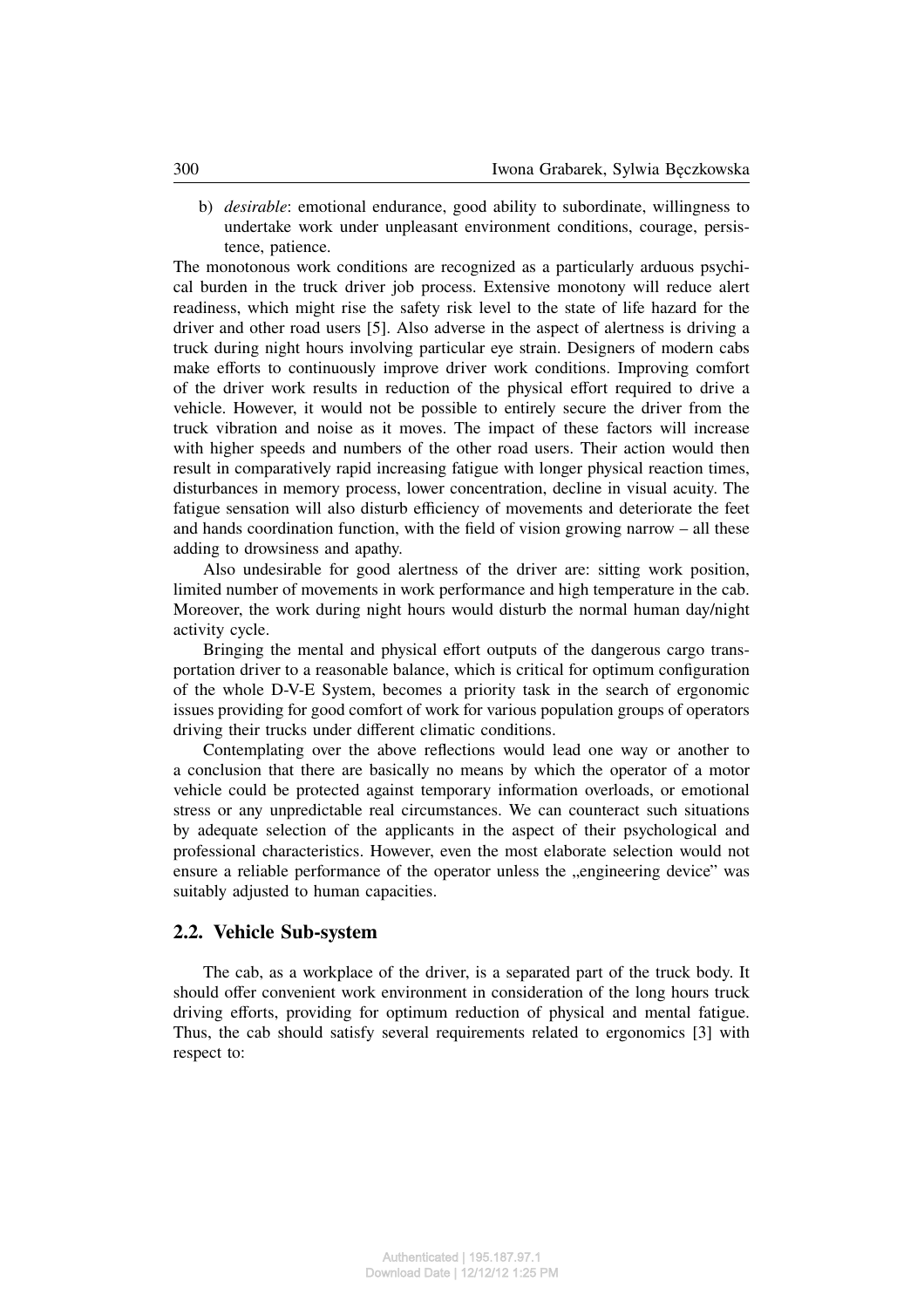- space arrangement of the workplace;
- layout of the indicator and control elements within the work space;
- good vision of the outside signals and traffic lights.
- Space arrangement of the truck driver workplace is determined by [5]:
- user body size and basic position, which in this case is sitting position;
- scope of the movements, field of vision, required changes in body position et c.;
- equipment utilities, which should include additional control elements for optimum comfort, safety and functional reliability.

Space arrangement of the driver's cab is mainly defined by the layout of the dashboard, control elements and the seat. Their mutual disposition depends on the anthropometrics and field of vision of the driver.

Fast and accurate collection of the incoming information, which ensures safe and smooth drive would depend on both disposition of the indicator lights, their types and shapes and on the best road visibility. Disposition of the indicator lights and control elements should be suitably adjusted to the driver's field of vision.

Of material importance for reception of the signals and effect of the operator on control elements (which is of particular importance within limited space of the cab) is both position and the very structure of the driver's seat. Body position of the driver during work is mainly dependent on mutual disposition of the steering wheel and the seat and in particular on the back-rest shape, height of the seat over floor and steering wheel inclination angle.

Cab structure and windows: the windshield and other windows on the cab sides and in the doors should ensure proper visibility. This requirement is of particular importance for driving safety. Since the driver's seat is situated at a considerable height over the road surface, the area of the road surface immediately in front of the truck remains off the field of vision of the driver. The regulations [5] require, that extension of the dead field of vision in front of the most fore point of truck must not exceed 3 meters. To meet this requirement an extra mirror is installed over the windshield in addition to a system of suitably arranged mirrors which are normally mounted to driver's cab.

Good lighting of cab interior space, and in particular that of the dashboard, is conductive for proper receipt of information by the driver.

Easy climbing in and leaving the cab are also of material importance in the aspect of ergonomics.

## **2.3. Environment Sub-system**

A review of traffic safety proves that human operator is the weakest link in the "Driver–Vehicle–Environment" System. The man at a steering wheel is not a passive addressee of the incoming information but an active element which function is to collect, select and interpret the data with due consideration given to the knowledge and experience stored, its memory, and to match these data with the actually prevailing road conditions. Efficient operation of the driver, considered as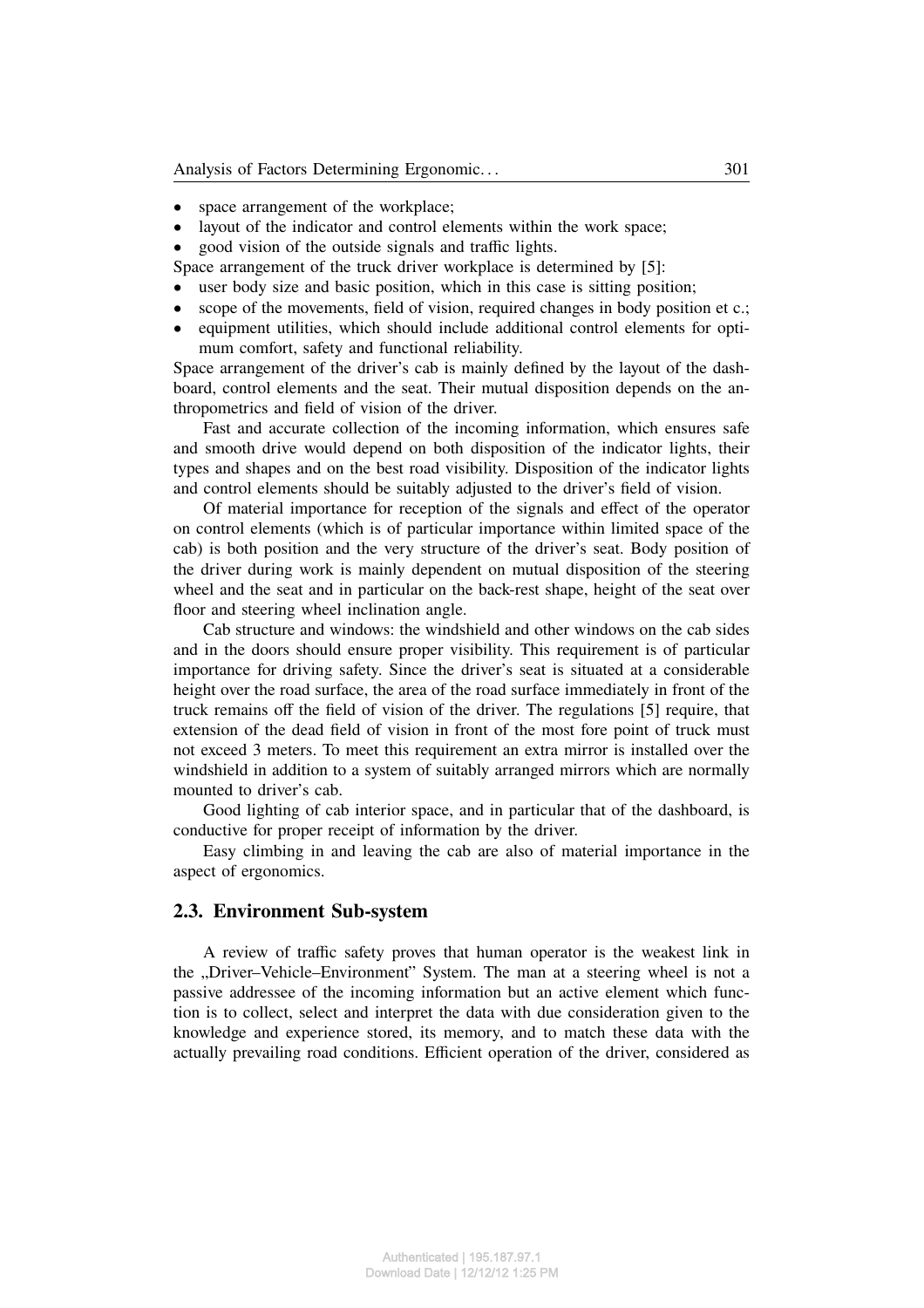the weakest link of the system, depends to much extend on the workplace material environment or the surroundings conditions. A review of these conditions should provide for evaluation of the workplace whether compatible with the applicable hygiene standard requirements [2]. The most important factors in case of the driver's cab seem to be: vibrations, noise, microclimate, lighting and air pollution resulting from both engine operation and from the outer environment [5]. Microclimate parameters in the truck cab is relevant to efficiency of the space heating and ventilation systems. Optimum temperature inside the truck cab is considered when remaining within the limits of 20-22◦C. With a too low temperature, the driver tends to use thicker clothes with negative effect on his control performance. Moreover, low temperatures reduce driver's concentration and motor efficiency. But too high a temperature and inadequate ventilation will lead to oxygen deficiency and mental discomfort.

Noise in the driver's cab is usually caused by different factors, such as engine generated noise, operation of the drive unit, wear and tear of different mechanical parts of the truck or poor pavement condition. The noise is affecting central nervous system, which leads to rapidly growing sense of fatigue, loosing temper, delays in mental reactions and poor attention.

The most severe pathogenic hazard is presented by mechanical vibrations, which are generated by the vehicle and transferred to the driver through the seat structure. They may affect condition of digestive system, muscular/skeletal system with the pains concentrating in particular in lumbosacral or neck section of spinal column, osteoarticular system and labyrinth. All these symptoms can lead to deterioration of locomotor efficiency, clear vision, effective communication, memory storage process and to psychophysical efficiency of the driver. Low air pollution level within the cab is first of all relevant to correct performance of the ventilation system and leak free windows.

Deteriorating effects of these factors on human organism are also affecting health condition and psychophysical efficiency of drivers. Moreover, the drivers are also subject to the effect of so called remote factors such as other road users, traffic intensity, weather, visibility or pavement condition.

## **3. Causes of Accidents – Analysis of Work Conditions**

The notion of the road accident is commonly accepted in colloquial meaning. First suggestion of formal definition of the road accident was proposed in Poland in the last century sixties. W. Rychter and E. Rzeszkowski were the precursors. They suggested, that "an accident is an event involving collision with another vehicle, or a man, or a stationary obstacle, or overturning of the vehicle, or its going out of the way, or falling of a man out from vehicle, or a disturbance occurring within the vehicle (such as fire or displacement of cargo). In such a case, the event must start and complete within the area of a public road designated for public traffic"[1].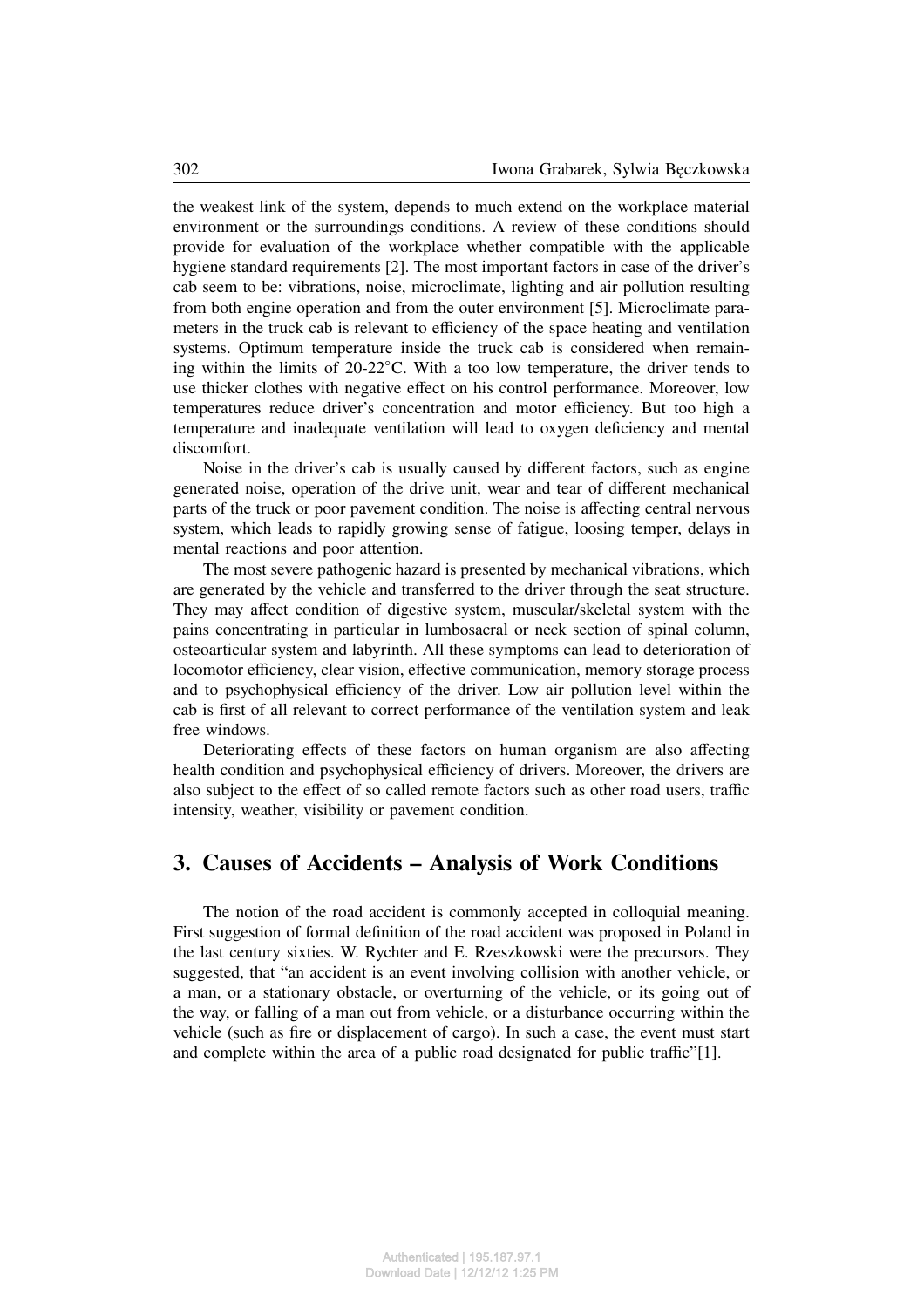In many European countries, as well as in Poland, more and more goods including dangerous goods are transported. In consequence of this rapidly growing road transport activity, more and more trucks and tankers exceeding 20 ton load capacity, appear on the roads. Accordingly increasing is the share of such trucks and tankers in the road accidents. Road accidents are inevitable consequence of development of the automotive industry and are closely related with general situation in the road traffic. The most outstanding among the factors having an impact on the traffic safety is human operator [1]. Human operator is considered the weakest link of the road traffic system which also includes vehicles, road and traffic organization arrangements. The road accident statistics in Poland indicate, that majority of these events, ie. about 79% of the total number, are caused by the driver's errors [6]. See Fig. 1 for the data supplied by the Police Headquarters, showing that the most frequently the accidents involving dangerous cargo were caused by excessive vehicle travel speed. Other accidents have been occurring because of inadequate, reverse, overtaking, violation of the right of way, fatigue, bypassing, lane changing.

Generally speaking, it can be said that cardinal causes of the road accidents are the drivers not observing traffic code, inadequate caution and disrespect of the custom of anticipating potential accident situations. Erroneous behavior of the drivers and disregard of traffic code, could be caused by numerous factors including fatigue.



Fig. 1. Causes of road accident involving transport of dangerous goods in 2008

According to the obtained data "fatigue" is function of the work specific conditions as well as organization arrangements. It has been found by Australian research workers, that fatigue can reach a level to make the driver to create as dangerous situation on the road as he was drunk. Continuous activity for 18 hours without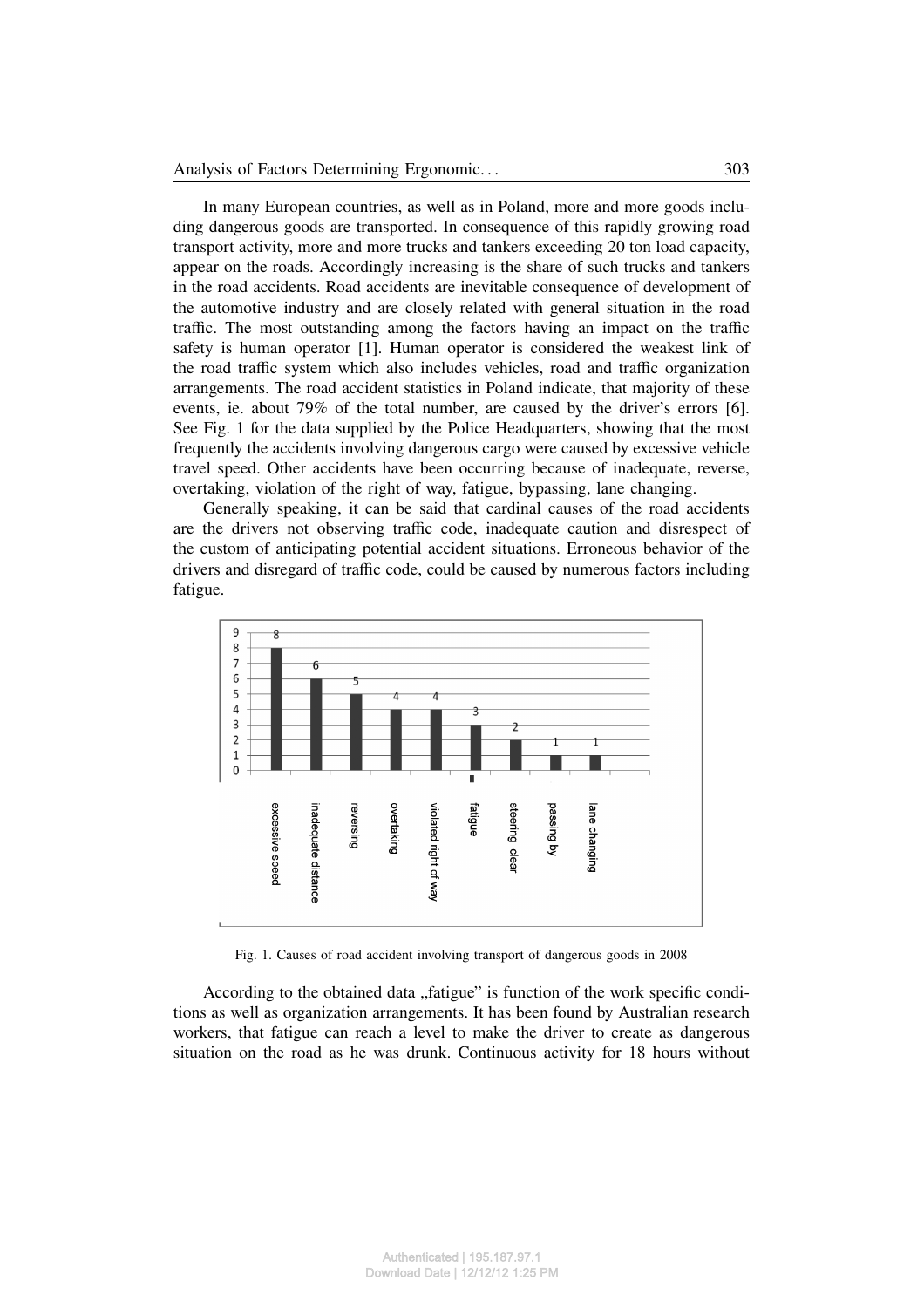a nap would reduce psychophysical efficiency of the driver to a level comparable with 0.08% alcohol concentration in blood, which is usually considered as intoxication. The factors stimulating fatigue sensation of the drivers should be split into those related with the outside conditions and these of personal nature. Outside conditions would cover for example cab interior microclimate, vibrations, incorrect work organization with too long drive trips, frequency of jobs performed during night hours, work shifts, traffic intensity and inadequate road lighting [6]. Personal fatigue relevant factors include age, physical fitness and health condition, driving time period, number of sleep hours preceding the drive, psychophysical efficiency, drinking alcohol and taking medicine. Accident risk has been associated with driver's fatigue as well as with prolonged driving hours and especially night hours. Accidents involving driver's fatigue are very often of a serious nature, since the driver, when tired, is unable to efficiently steer or brake the truck to avoid collision.

# **4. Preliminary Selection of the Factors Enhancing Good Ergonomics and Safe Work Conditions**

The operations performed when driving or servicing heavy vehicles expose the driver to action of the factors creating potential hazards of accidents at work and particularly require safety and work hygiene rules to be observed. An accident is considered as, among others, a consequence of erroneous conduct of the driver, which might be caused either by some independent reasons or by his personal character features. No doubt, that the most difficult element to appraise is human being. In any analytical review of human functioning in complex circumstances with consideration given to the relations between the user, the machine and the environment, it is imperative that due attention should be paid to naturally random character of the human perception processes [3] and their strong association with different factors. Vital role in analysis of these problems is played by mathematic models used for simulation processes, which supply important information both in the phase of development of the Man-Machine-Environment System and in the service process. The processes of simulation and model applying methods, when extending outside typically geometric and mechanical limits, are bound to present considerable problems. A technique to overcome these problems uses of fuzzy modeling (basing on theory of fuzzy sets). These models can be used to represent conduct of a human operator by means of verbal description suggested by an expert (sometimes fuzzy models are referred to as "linguistic models") which in a "natural way" give consideration to lack of "precision" in human behavior. Applicable for the method to be developed are the following requirements:

• the method shall be applied for evaluation of the DVE System irrespective of the kind of the dangerous goods,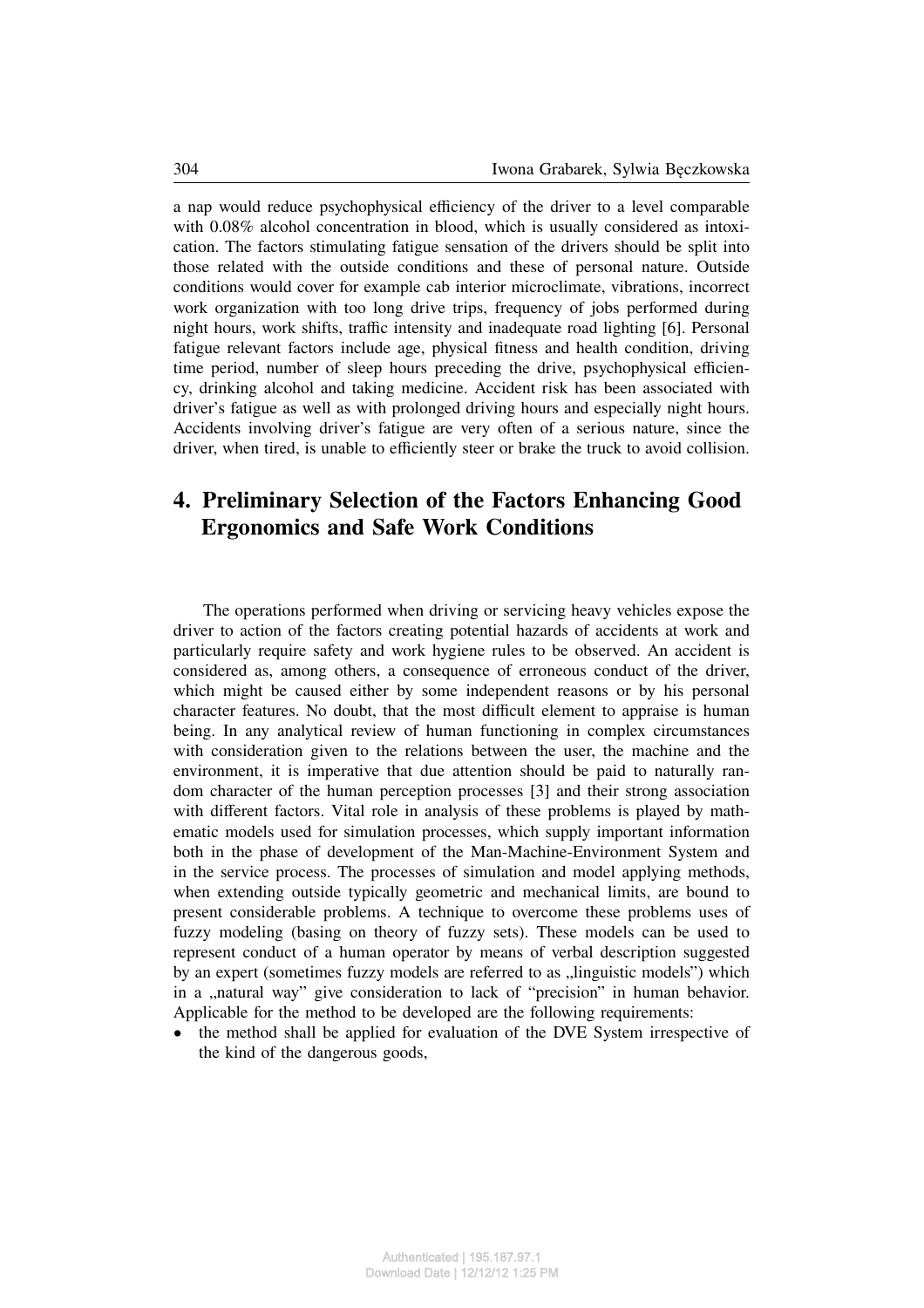- consideration shall be given to all the elements of the system, viz: human, machine and material work environment,
- evaluation results shall be based on the essential factors as generated in the course of analytical review of the specific system performance, in the procedures applicable for this type of transport and in the analysis of the accident causes,
- preliminarily selected group of factors shall be subjected to verification procedure by the expert – based surveys (experts should be selected from a group of drivers experienced in this kind of transports),
- ultimate group of essential factors would be used for development of the required evaluation procedure using both conventional methods as well as simulation of the Driver-Vehicle-Environment System basing on the fuzzy set technique.

The information obtained in result of assessment of ergonomic quality of the system shall be considered as the basis for implementation of modifications for improvement of the system operating safety.

Analytical review of the driver work process as well as the causes of the accidents has made it possible to identify structure of the elements potentially enhancing occurrence of accidents. For diagram of this structure see Fig. 2. an accident should rather be seen as a coincidence of many factors, which should rather not necessarily be related to the DVE System.



Fig. 2. Structure of the accident enhancing factors

The set of factors representing potential causes of accidents shall be submitted to estimate of the drivers experienced in transportation of dangerous goods